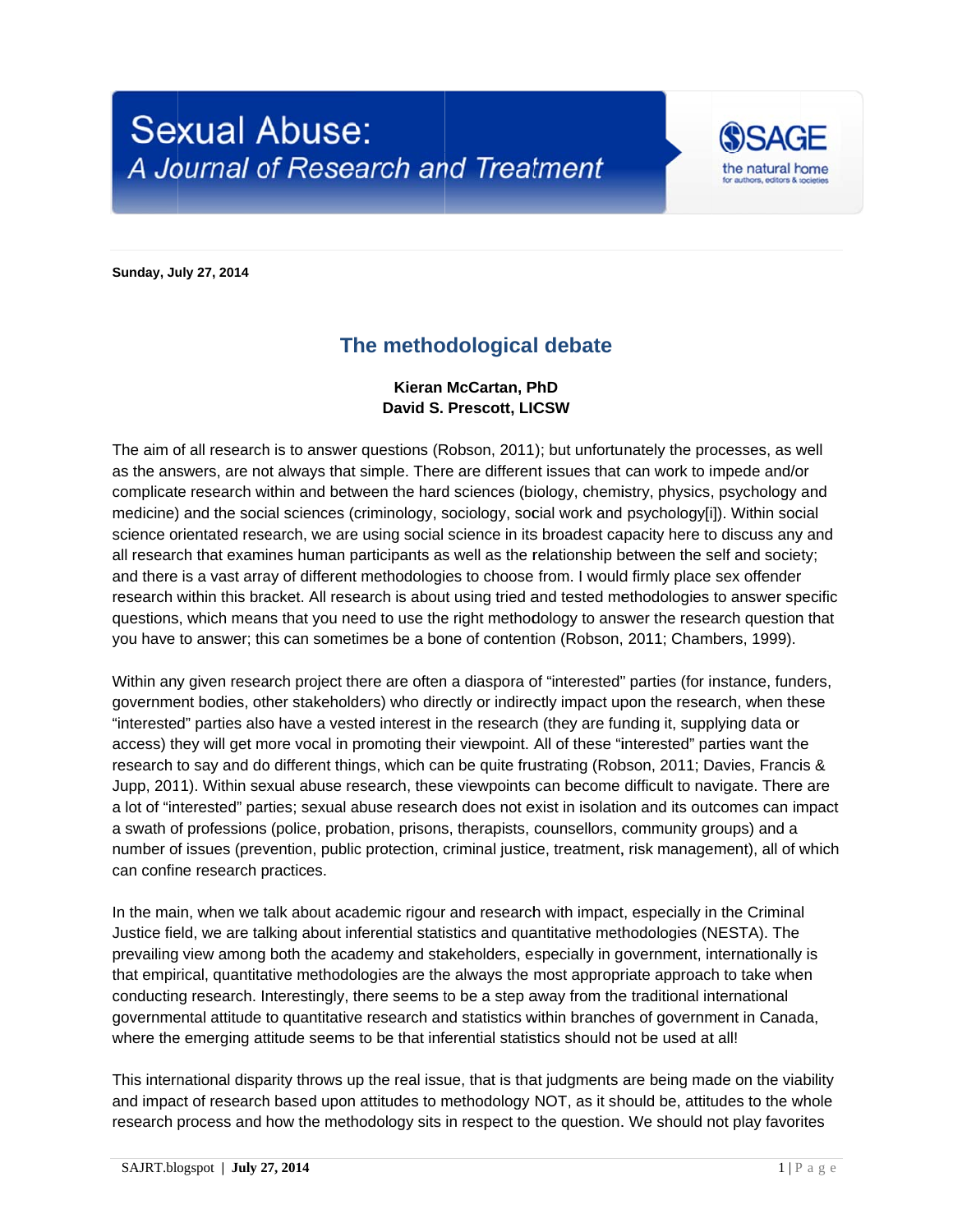with some methodologies, nor should we blacklist or ostracize others out of context. We need to make sure that the full methodological toolkit is available to us so that we can better develop and execute appropriate research; especially given that sexual abuse is a multi-disciplinary area and needs representation from different disciplines and methodologies. Ultimately, we should applaud all attempts to improve our knowledge rather than criticizing existing research because it couldn't be of the highest quality. This is particularly true in an era when policy-makers are often unwilling to accept guidance from scientific findings. For instance, in the UK the Scottish (Chan et al, 2010) and English (Kemshall et al, 2010) of the limited disclosure scheme indicated a very low take up of the schemes, a lack of engagement with the schemes by the public and low levels of real world impact in policing terms all of which would indicate that the disclosure scheme was not doing what it was supposed to did not stop the government implementing it. A case of policy based evidence over evidence based policy maybe? There is no question that we should want the best methodologies; and we should want to best overall processes and options as well.

Not all methodologies suit all research questions, regardless of what some interested parties think, and using an inappropriate methodology will compromise the research study, impact upon the quality of the research as well as the outcomes (Robson, 2011). For instance,

- Randomized Control Trials are often seen as the gold standard in evaluation research (Robson, 2011) and have been historically, and successfully used insocial science research, and are now being used more often in criminal justice research (Duwe, 2012; Singer & Cooper, 2009), as criminology is starting to become more quantitative and experimental. However, from Larry Sherman and Richard Berk's domestic violence RCT, the first criminal justice RCT, to Grant Duwe's (2012), both in Minnesota and both related to interpersonal violence interestingly, the use of RCTs is better able to polarize a group of researchers above and beyond any other methodology. The main concern with RCT's is that they are inferentially powerful tools and should only be used accordingly, namely with a strong, variable and disperse sample. Therefore using an RCT to evaluate a well-established mainstream sex offender programme would be appropriate, relevant and useful; whereas using it to evaluate a pilot, specialized programme with 5 participants would not. This is not to say that RCT's should not be used, but rather there are limits to the functionality, reliability, validity and results that it would produce; which would problematise the results and give a potential false negative. In addition to the practical issues with RCTs there are also moral dilemmas as well as ethical issues relating to alternatives to treatment, public protection and offender care which although not limited to the sex offender field are very pertinent to it.
	- Using a purely quantitative approach to test the effectiveness and impact of an emerging paradigm. An example would be Circles of Support and Accountability (CoSA), where one would be better placed to use a multi-strategy design, a case study design, or even a purely qualitative approach to understand the processes and analysis the impact of CoSA, which, far from a simple treatment program is a complex social phenomenon (McCartan et al, 2014). That is to say, an RCT of CoSA should take place further down the line when a quantitative study with an appropriate (and sizeable) sample, but doing it with an unrepresentative or inappropriate sample would skew the results and problematise the research. Criticizing the methodology of existing studies too early in the research process (as has been the case in many spheres) misses the point and risks sending the wrong message to stakeholders.

The important thing to realize is that the choice to use a non-inferential methodology should not be seen as weakening the coherence of the research, its outcomes or impact just because you cannot give a level of significance to 0.05 or 0.01. If, through qualitative of case study research, you can demonstrate that a